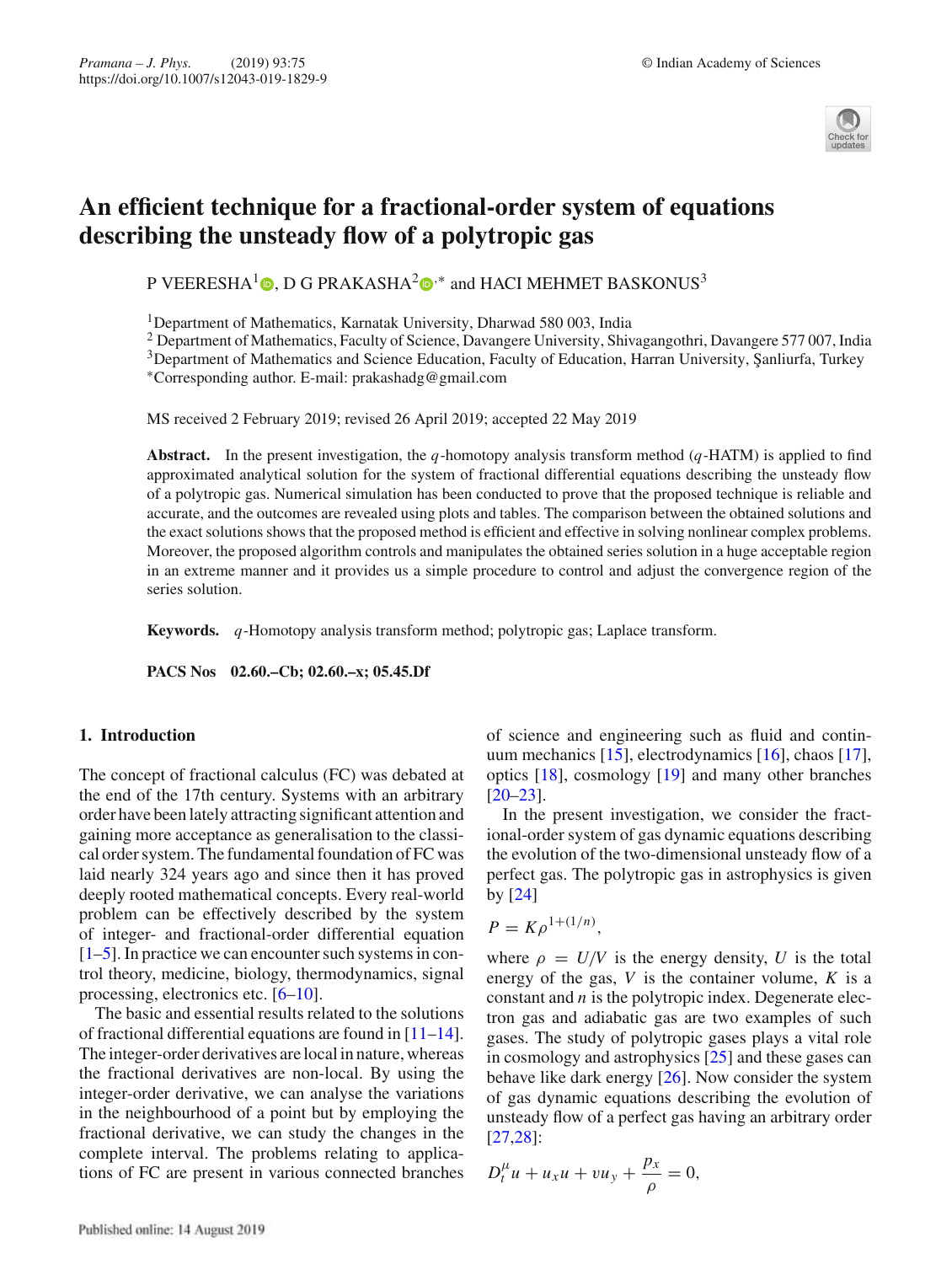$$
D_t^{\mu} v + u v_x + v v_y + \frac{p_y}{\rho} = 0,
$$
  
\n
$$
D_t^{\mu} \rho + u \rho_x + v \rho_y + \rho u_x + \rho v_y = 0,
$$
  
\n
$$
D_t^{\mu} p + u p_x + v p_y + \tau p u_x + \tau p v_y = 0,
$$
\n(1)

under initial conditions

$$
u(x, y, 0) = a(x, y), v(x, y, 0) = b(x, y),
$$
  
\n
$$
\rho(x, y, 0) = c(x, y) \text{ and } p(x, y, 0) = d(x, y),
$$
\n(2)

where  $u(x, y, t)$  and  $v(x, y, t)$  are the velocity components,  $\rho(x, y, t)$  is the density,  $p(x, y, 0)$  is the pressure and  $\tau$  is the ratio of the specific heat and it represents the adiabatic index.

The analytical and numerical solutions for the nonlinear fractional differential equations have fundamental importance as most of the complex phenomena are modelled mathematically by nonlinear fractional differential equations. The last three decades have seen the discovery of a number of new techniques to elucidate a nonlinear differential system having a fractional order, in parallel with the development of new symbolic programming and computational algorithms. In connection with this, in 1992, Liao [29,30] introduced the homotopy analysis method (HAM), and it has been effectively employed to find solution to problems arising in science and technology. It does not require any discretisation, linearisation and perturbation. But, it requires more computation and computer memory to solve nonlinear problems that arise in complex phenomena. Hence, it necessitates a mixture of transformation algorithm to overcome these limitations.

In the present framework, we consider *q*-homotopy analysis transform method (*q*-HATM) to find analytically approximated solution for the system of equations describing a polytropic gas with an unsteady flow. The proposed technique is a modified technique which is an elegant blend of *q*-HAM with Laplace transform (LT) [31,32]. As *q*-HATM is a modified technique of HAM, it does not require linearisation, discretisation or perturbation, and additionally, it will decrease huge mathematical computations, needs less computer memory and is free from difficult polynomials, integrations and physical parameters. It provides us exceptional freedom to pick the equation type of linear subproblems, physical parameters and initial assumption. Due to this, complicated nonlinear differential equations can often be solved in a simple way. The novelty of the proposed technique is that it offers a simple solution procedure, large convergence region and non-local effect in the obtained solution. The future scheme controls and manipulates the series solution, which quickly converges to the analytical solution in a small acceptable region. Recently, many researchers like Srivastava *et al* [33] studied the model of vibration equation of arbitrary order, Singh *et al* [34] found the solution for the fractional Drinfeld–Sokolov–Wilson equation, Bulut *et al* [35] analysed the fractional model of HIV infection of CD4+T cells, Kumar *et al* [36] analysed the model of Lienard's equation and many others [37–39] with the help of *q*-HATM.

On the other hand, the solution for the considered system of equations was analysed using distinct techniques, such as the Adomian decomposition technique [40], variational iteration technique [27], fractional natural decomposition scheme [41] and others [28,42]. But in the above cited papers, the researchers do not present numerical simulation and behaviour of system (1) with fractional order. Hence, the authors in the present investigation present the behaviour of the obtained solution and the numerical simulation of the future problem.

# **2. Preliminaries**

We recall the definitions and notations of FC and LT, which shall be employed in the present framework:

# DEFINITION 1

The fractional integral of a function  $f(t) \in C_\delta$  ( $\delta \ge -1$ ) and of order  $\mu > 0$ , initially defined by Riemann– Liouville, is presented as

$$
J^{\mu}f(t) = \frac{1}{\Gamma(\mu)} \int_0^t (t - \vartheta)^{\mu - 1} f(\vartheta) d\vartheta,
$$
  

$$
J^0 f(t) = f(t).
$$
 (3)

# DEFINITION 2

The fractional derivative of  $f \in C_{-1}^n$  in the Caputo sense is defined as [8]

$$
D_t^{\mu} f(x, y, t)
$$
  
= 
$$
\frac{\partial^{\mu} f(x, y, t)}{\partial t^{\mu}}
$$
  
= 
$$
\begin{cases} \frac{d^n f(x, y, t)}{dt^n} & \mu = n \in \mathbb{N}, \\ I^{n-\mu} \left[ \frac{\partial^n f(x, y, t)}{\partial t^n} \right] & n-1 < \mu < n, \quad n \in \mathbb{N}. \end{cases}
$$
 (4)

# DEFINITION 3

The LT of a Caputo fractional derivative  $D_t^{\mu} f(t)$  is represented as

$$
L[D_t^{\mu} f(t)] = s^{\mu} F(s)
$$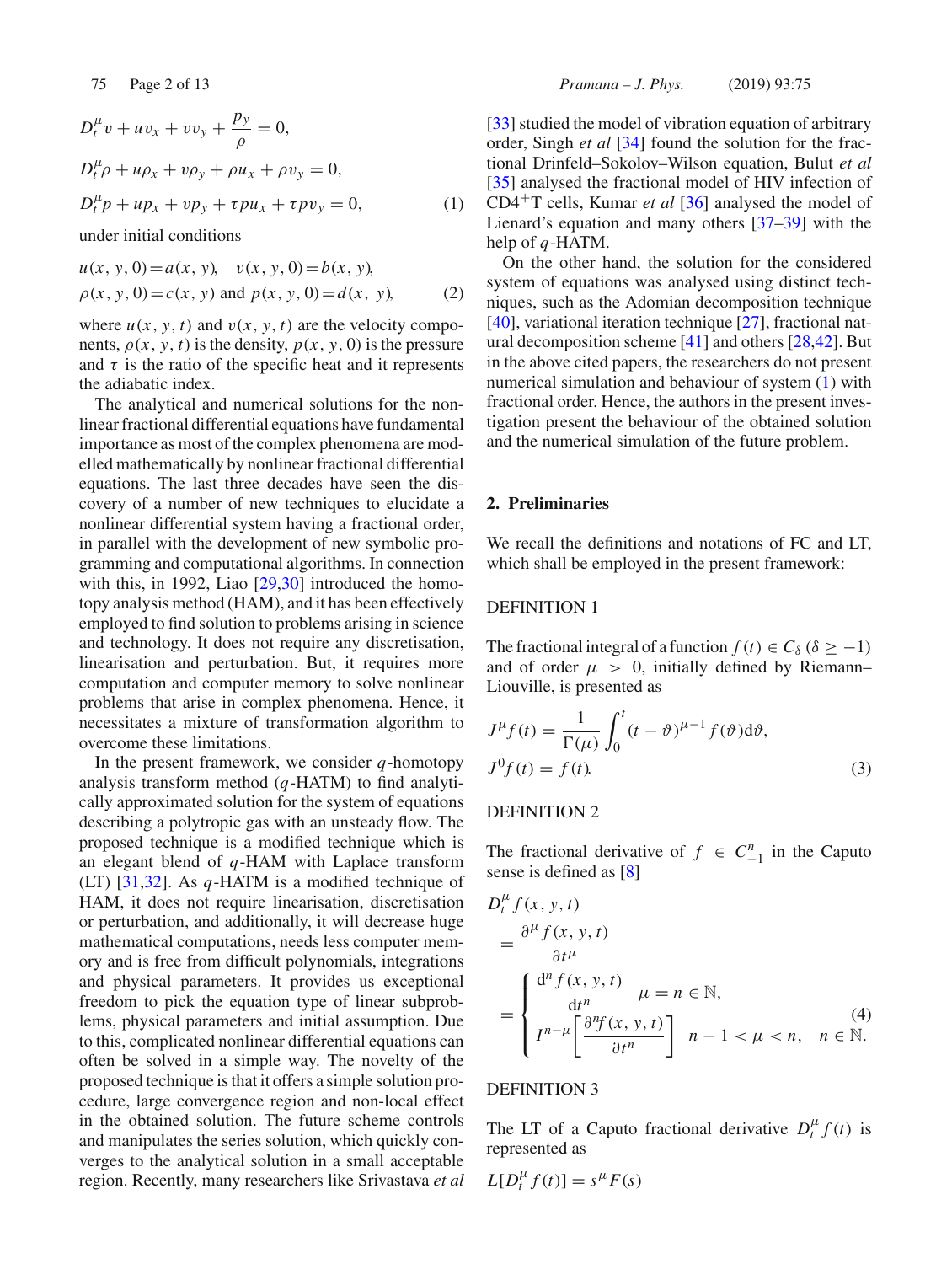$$
-\sum_{r=0}^{n-1} s^{\mu-r-1} f^{(r)}(0^+)(n-1 < \mu \le n),\tag{5}
$$

where  $F(s)$  symbolises the LT of the function  $f(t)$ .

### **3. Fundamental idea of** *q***-HATM**

*D*μ

In this section, we present the fundamental solution procedure of the proposed method, the fractional partial differential equation of the form

$$
D_t^{\mu} u(x, y, t) + R u(x, y, t) + N u(x, y, t)
$$
  
=  $f(x, y, t), \quad n - 1 < \mu \le n,$  (6)

where  $D_t^{\mu} v(x, y, t)$  denotes the Caputo's fractional derivative of the function  $u(x, y, t)$ , *R* is the bounded linear differential operator in *x*, *y* and *t* (i.e. for a number  $\varepsilon > 0$  we have  $||Ru|| \leq \varepsilon ||u||$ , *N* specifies the nonlinear differential operator and Lipschitz continuous with  $\sigma > 0$  satisfying  $|Nu - Nv| \le \sigma |u - v|$ , and  $f(x, y, t)$  represents the source term.

Now, by employing the LT on eq.  $(6)$ , we get

$$
s^{\mu}L[u(x, y, t)]
$$
  
\n
$$
-\sum_{k=0}^{n-1} s^{\mu-k-1}u^{(k)}(x, y, 0)
$$
  
\n
$$
+L[Ru(x, y, t)] + L[Nu(x, y, t)]
$$
  
\n
$$
= L[f(x, y, t)].
$$
\n(7)

On simplifying eq. (7), we have

$$
L[u(x, y, t)] - \frac{1}{s^{\mu}} \sum_{k=0}^{n-1} s^{\mu - k - 1} u^k(x, y, 0)
$$
  
+ 
$$
\frac{1}{s^{\mu}} \{L[Ru(x, y, t)]
$$
  
+ 
$$
L[Nu(x, y, t)] - L[f(x, y, t)]\} = 0.
$$
 (8)

According to the HAM, the nonlinear operator is defined as

$$
N[\varphi(x, y, t; q)]
$$
  
=  $L[\varphi(x, y, t; q)]$   

$$
-\frac{1}{s^{\mu}} \sum_{k=0}^{n-1} s^{\mu-k-1} \varphi^{(k)}(x, y, t; q)(0^+)
$$
  
+ 
$$
\frac{1}{s^{\mu}} \{L[R\varphi(x, y, t; q)]
$$
  
+  $L[N\varphi(x, y, t; q)] - L[f(x, y, t)]\},$  (9)

where  $q \in [0, \frac{1}{n}]$  and  $\varphi(x, y, t; q)$  is the real function of *x*, *y*, *t* and *q*. For a non-zero auxiliary function, we construct a homotopy as follows:

$$
(1 - nq)L[\varphi(x, y, t; q) - u_0(x, y, t)]
$$

$$
= \hbar q N[\varphi(x, y, t; q)], \qquad (10)
$$

where *L* is a symbol of the LT,  $\hbar \neq 0$  is an auxiliary parameter,  $q \in [0, 1/n]$  ( $n \ge 1$ ) is the embedding parameter,  $u_0(x, y, t)$  is an initial condition of  $u(x, y, t)$ and  $\varphi(x, y, t; q)$  is an unknown function. The following results hold, respectively, for  $q = 0$  and  $1/n$ :

$$
\varphi(x, y, t; 0) = u_0(x, y, t), \n\varphi\left(x, y, t; \frac{1}{n}\right) = u(x, y, t).
$$
\n(11)

Thus, by amplifying  $q$  from 0 to  $1/n$ , the solution  $\varphi(x, y, t; q)$  converges from  $u_0(x, y, t)$  to the solution  $u(x, y, t)$ . On expanding the function  $\varphi(x, y, t; q)$  in series form by employing Taylor's theorem near *q*, one can get

$$
\varphi(x, y, t; q) = u_0(x, y, t) + \sum_{m=1}^{\infty} u_m(x, y, t) q^m, \quad (12)
$$

where

$$
u_m(x, y, t) = \frac{1}{m!} \frac{\partial^m \varphi(x, y, t; q)}{\partial q^m} \Big|_{q=0}.
$$
 (13)

On choosing the auxiliary linear operator,  $u_0(x, y, t)$ , *n* and  $\hbar$ , series (12) converges at  $q = 1/n$  and then it yields one of the solutions for eq. (6):

$$
u(x, y, t) = u_0(x, y, t) + \sum_{m=1}^{\infty} u_m(x, y, t) \left(\frac{1}{n}\right)^m.
$$
 (14)

Now, differentiating the zeroth-order deformation equation.  $(10)$  *m* times with respect to *q* and then dividing by *m*! and finally taking  $q = 0$ , gives

$$
L[u_m(x, y, t) - k_m u_{m-1}(x, y, t)] = \hbar \mathfrak{R}_m(\vec{u}_{m-1}),
$$
\n(15)

where

$$
\vec{u}_m = \{u_0(x, y, t), u_1(x, y, t), ..., u_m(x, y, t)\}.
$$
 (16)

Employing the inverse LT on eq. (15), it yields

$$
u_m(x, y, t) = k_m u_{m-1}(x, y, t) + \hbar L^{-1} \big[ \mathfrak{R}_m(\vec{u}_{m-1}) \big],
$$
\n(17)

where

$$
\mathfrak{R}_m(\vec{u}_{m-1})
$$
  
=  $L[u_{m-1}(x, y, t)]$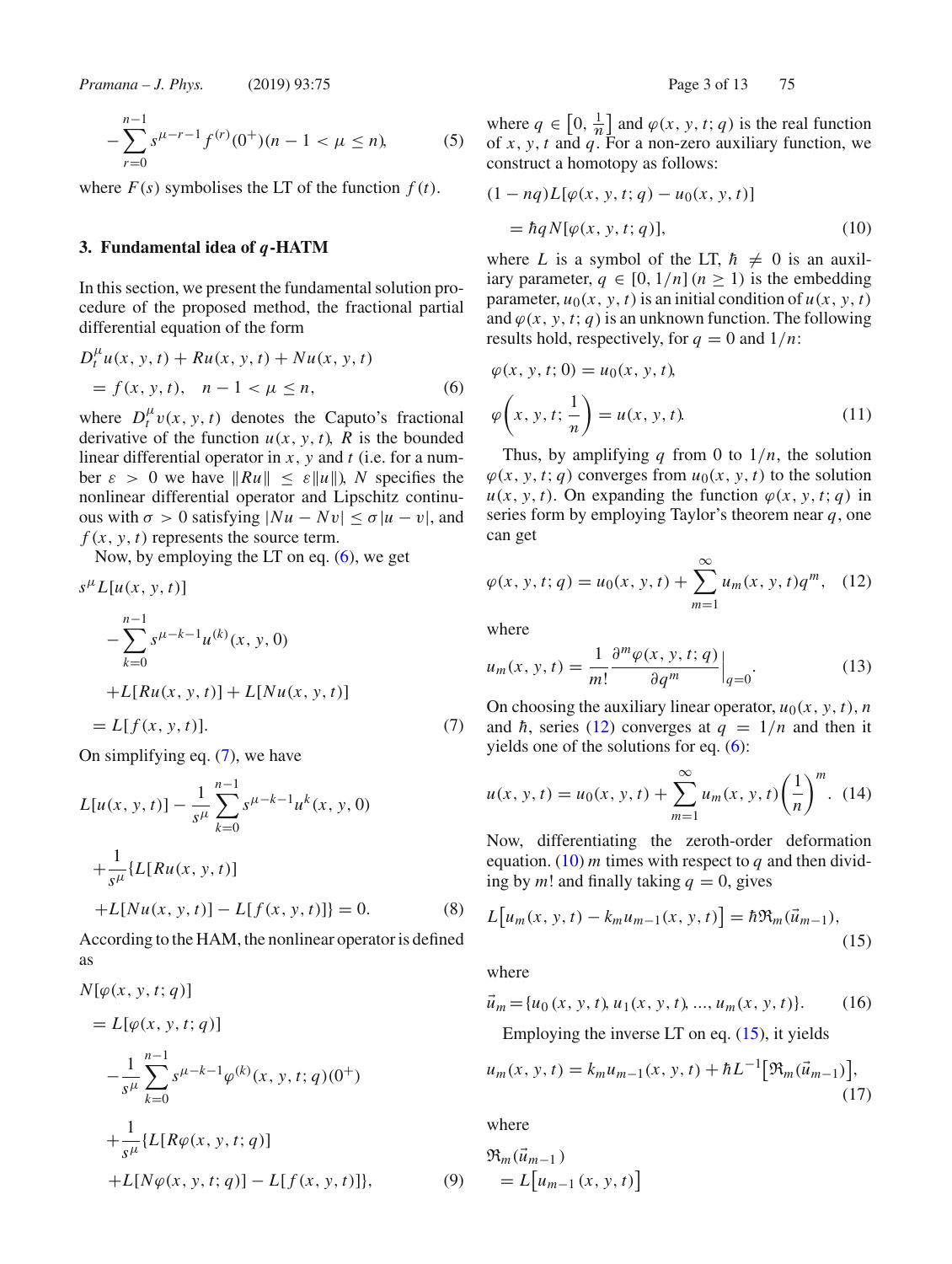$$
-\left(1 - \frac{k_m}{n}\right) \left(\sum_{k=0}^{n-1} s^{\mu-k-1} u^{(k)}(x, y, 0) + \frac{1}{s^{\mu}} L[f(x, y, t)]\right) + \frac{1}{s^{\mu}} L[Ru_{m-1} + \mathcal{H}_{m-1}]
$$
\n(18)

and

$$
k_m = \begin{cases} 0, & m \le 1, \\ n, & m > 1. \end{cases}
$$
 (19)

In eq.  $(18)$ ,  $\mathcal{H}_m$  denotes the homotopy polynomial and is defined as

$$
\mathcal{H}_m = \frac{1}{m!} \left[ \frac{\partial^m \varphi(x, y, t; q)}{\partial q^m} \right]_{q=0}
$$
  
and  

$$
\varphi(x, y, t; q) = \varphi_0 + q\varphi_1 + q^2\varphi_2 + \cdots
$$
 (20)

By eqs  $(17)$  and  $(18)$ , we have

$$
u_m(x, y, t)
$$
  
=  $(k_m + \hbar)u_{m-1}(x, y, t)$   

$$
- \left(1 - \frac{k_m}{n}\right)L^{-1} \left(\sum_{k=0}^{n-1} s^{\mu-k-1} u^{(k)}(x, y, 0) + \frac{1}{s^{\mu}} L[f(x, y, t)]\right)
$$
  

$$
+ \hbar L^{-1} \left[\frac{1}{s^{\mu}} L[Ru_{m-1} + \mathcal{H}_{m-1}]\right].
$$
 (21)

Finally, on solving eq. (21), we get the iterative terms of  $u_m(x, y, t)$ . The *q*-HATM series solution is presented as

$$
u(x, y, t) = \sum_{m=0}^{\infty} u_m(x, y, t).
$$
 (22)

# **4. Solution for a fractional system of nonlinear equations of unsteady flow of a polytropic gas**

To validate the applicability and the accuracy of the proposed technique, in this section, we consider a system of equations which describes the unsteady flow of a polytropic gas of fractional order.

*Example* 1*.* Consider the fractional system of equations of the form [27,40]:

$$
D_t^{\mu} u + u_x u + v u_y + \frac{p_x}{\rho} = 0,
$$
  
\n
$$
D_t^{\mu} v + u v_x + v v_y + \frac{p_y}{\rho} = 0,
$$
  
\n
$$
D_t^{\mu} \rho + u \rho_x + v \rho_y + \rho u_x + \rho v_y = 0,
$$

$$
D_t^{\mu} p + u p_x + v p_y + \tau p u_x + \tau p v_y = 0,
$$
 (23)  
under initial conditions:  

$$
u(x, y, 0) = e^{x+y},
$$

$$
v(x, y, 0) = -1 - e^{x+y},
$$

$$
\rho(x, y, 0) = e^{x+y},
$$

$$
p(x, y, 0) = \eta,
$$
 (24)

where  $\eta$  is the real constant.

By applying  $LT$  on system  $(23)$  and then employing the condition given in system  $(24)$ , we have

$$
L[u(x, y, t)] - \frac{1}{s} \{e^{x+y}\}\
$$
  
+  $\frac{1}{s^{\mu}} L\left\{u \frac{\partial u}{\partial x} + v \frac{\partial u}{\partial y} + \frac{1}{\rho} \frac{\partial p}{\partial x}\right\} = 0,$   

$$
L[v(x, y, t)] + \frac{1}{s} \{1 + e^{x+y}\}\
$$
  
+  $\frac{1}{s^{\mu}} L\left\{u \frac{\partial v}{\partial x} + v \frac{\partial v}{\partial y} + \frac{1}{\rho} \frac{\partial p}{\partial y}\right\} = 0,$   

$$
L[\rho(x, y, t)] - \frac{1}{s} \{e^{x+y}\}\
$$
  
+  $\frac{1}{s^{\mu}} L\left\{u \frac{\partial \rho}{\partial x} + v \frac{\partial \rho}{\partial y} + \rho \frac{\partial u}{\partial x} + \rho \frac{\partial v}{\partial y}\right\} = 0,$   

$$
L[p(x, y, t)] - \frac{1}{s} \{\eta\}
$$
  
+  $\frac{1}{s^{\mu}} L\left\{u \frac{\partial p}{\partial x} + v \frac{\partial p}{\partial y} + \tau p \frac{\partial u}{\partial x} + p \tau \frac{\partial v}{\partial y}\right\} = 0.$  (25)

By using the proposed algorithm, the nonlinear operator *N* is defined as

$$
N^{1}[\varphi_{1}(x, y, t; q), \varphi_{2}(x, y, t; q), \varphi_{3}(x, y, t; q),\n\varphi_{4}(x, y, t; q)]
$$
\n
$$
= L[\varphi_{1}(x, y, t; q)] - \frac{1}{s} \{e^{x+y}\}\n+ \frac{1}{s^{\mu}} L\left\{\varphi_{1}(x, y, t; q) \frac{\partial \varphi_{1}(x, y, t; q)}{\partial x}\n+ \varphi_{2}(x, y, t; q) \frac{\partial \varphi_{1}(x, y, t; q)}{\partial y}\n+ \frac{1}{\varphi_{3}(x, y, t; q)} \frac{\partial \varphi_{4}(x, y, t; q)}{\partial x}\right\},\nN^{2}[\varphi_{1}(x, y, t; q), \varphi_{2}(x, y, t; q), \varphi_{3}(x, y, t; q),\n\varphi_{4}(x, y, t; q)]
$$
\n
$$
= L[\varphi_{2}(x, y, t; q)] + \frac{1}{s} \{1 + e^{x+y}\}
$$

$$
+\frac{1}{s^{\mu}}L\bigg\{\varphi_1(x, y, t; q)\frac{\partial\varphi_2(x, y, t; q)}{\partial x}
$$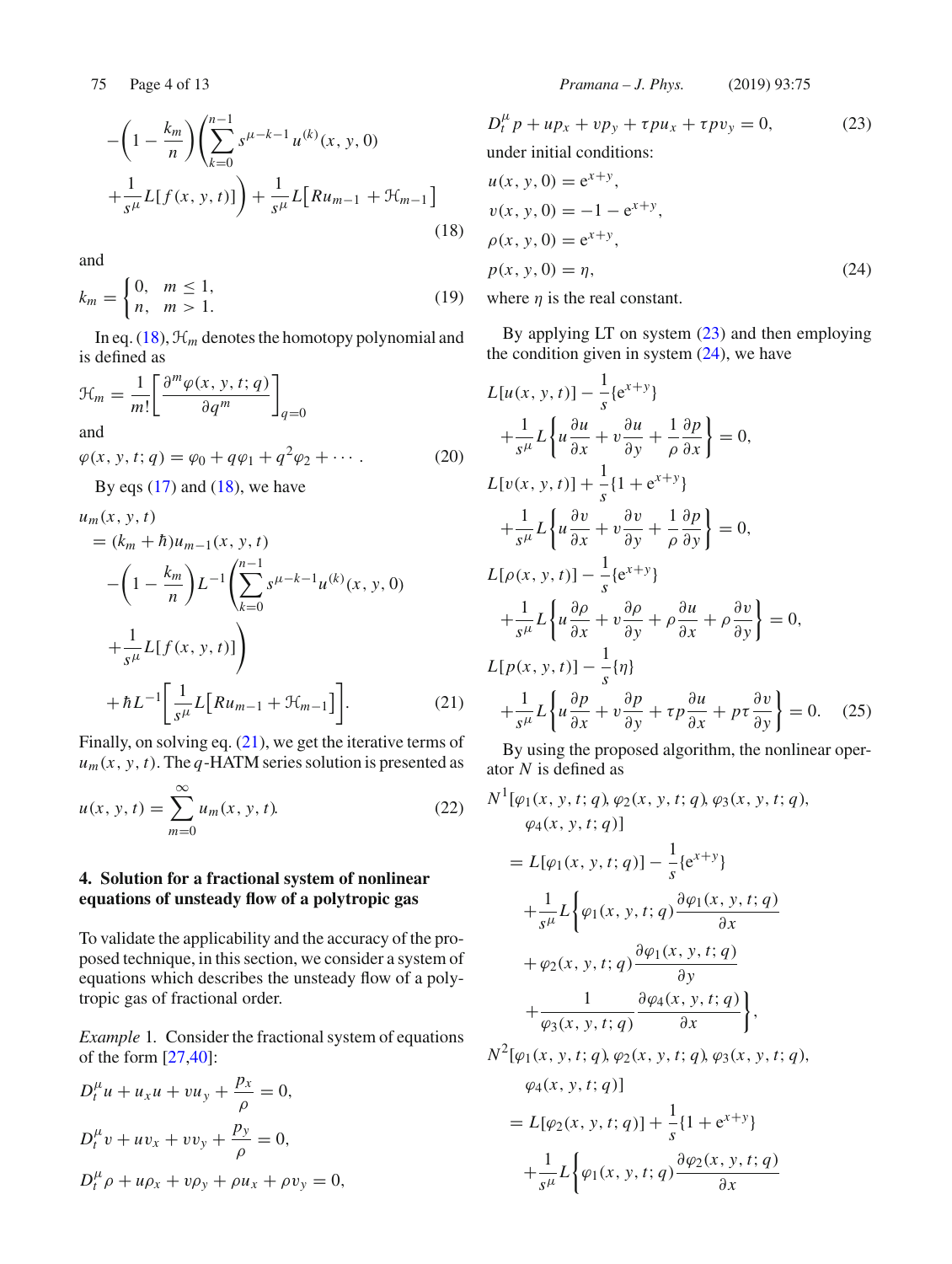*Pramana – J. Phys.* (2019) 93:75 Page 5 of 13 75  $+\varphi_2(x, y, t; q)\frac{\partial \varphi_2(x, y, t; q)}{\partial y}$ ∂*y*  $^{+}$ 1 ϕ3(*x*, *y*, *t*; *q*)  $\frac{\partial \varphi_4(x, y, t; q)}{\partial \varphi_4(x, y, t; q)}$ ∂*y*  $\bigg\}$ ,  $N^3[\varphi_1(x, y, t; q), \varphi_2(x, y, t; q), \varphi_3(x, y, t; q),$  $\varphi_4(x, y, t; q)$  $= L[\varphi_3(x, y, t; q)] - \frac{1}{s} \{e^{x+y}\}\$  $^{+}$ 1  $\frac{1}{s^{\mu}}L\bigg\{\varphi_1(x, y, t; q)\frac{\partial \varphi_3(x, y, t; q)}{\partial x}\bigg\}$ ∂*x*  $+\varphi_2(x, y, t; q)\frac{\partial \varphi_3(x, y, t; q)}{\partial y}$ ∂*y*  $+\varphi_3(x, y, t; q)\frac{\partial \varphi_1(x, y, t; q)}{\partial x}$ ∂*x*  $+\varphi_3(x, y, t; q) \frac{\partial \varphi_2(x, y, t; q)}{\partial y}$ ∂*y*  $\big\}$ ,  $N^4[\varphi_1(x, y, t; q), \varphi_2(x, y, t; q), \varphi_3(x, y, t; q),$  $\varphi_4(x, y, t; q)$  $= L[\varphi_4(x, y, t; q)] - \frac{1}{s} \{\eta\}$  $^{+}$ 1  $\frac{1}{s^{\mu}}L\bigg\{\varphi_1(x, y, t; q)\frac{\partial \varphi_4(x, y, t; q)}{\partial x}\bigg\}$ ∂*x*  $+\varphi_2(x, y, t; q)\frac{\partial \varphi_4(x, y, t; q)}{\partial y}$ ∂*y*  $+\tau \varphi_4(x, y, t; q) \frac{\partial \varphi_1(x, y, t; q)}{\partial x}$ ∂*x*  $+\tau \varphi_4(x, y, t; q) \frac{\partial \varphi_2(x, y, t; q)}{\partial y}$ ∂*y*  $\mathbf{I}$  $(26)$ 

By adopting the foregoing procedure of *q*-HATM, the deformation equation of *m*th order at  $\mathcal{H}(x, y, t) = 1$ , is given as

$$
L[u_m(x, y, t) - k_m u_{m-1}(x, y, t)]
$$
  
\n
$$
= \hbar \mathfrak{R}_{1,m}[\vec{u}_{m-1}, \vec{v}_{m-1}, \vec{\rho}_{m-1}, \vec{p}_{m-1}],
$$
  
\n
$$
L[v_m(x, y, t) - k_m v_{m-1}(x, y, t)]
$$
  
\n
$$
= \hbar \mathfrak{R}_{2,m}[\vec{u}_{m-1}, \vec{v}_{m-1}, \vec{\rho}_{m-1}, \vec{p}_{m-1}],
$$
  
\n
$$
L[\rho_m(x, y, t) - k_m \rho_{m-1}(x, y, t)]
$$
  
\n
$$
= \hbar \mathfrak{R}_{3,m}[\vec{u}_{m-1}, \vec{v}_{m-1}, \vec{\rho}_{m-1}, \vec{p}_{m-1}],
$$
  
\n
$$
L[p_m(x, y, t) - k_m p_{m-1}(x, y, t)]
$$
  
\n
$$
= \hbar \mathfrak{R}_{4,m}[\vec{u}_{m-1}, \vec{v}_{m-1}, \vec{\rho}_{m-1}, \vec{p}_{m-1}],
$$
  
\n(27)





**Figure 1.** Surfaces of (**a**) *q*-HATM solution, (**b**) exact solution and (**c**) absolute error =  $|u_{\text{Exac.}} - u_q$ -HATM| when  $\hbar = -1$ ,  $t = 0.1$ ,  $n = 1$  and  $\mu = 1$ .

where

$$
\mathfrak{R}_{1,m}[\vec{u}_{m-1}, \vec{v}_{m-1}, \vec{\rho}_{m-1}, \vec{p}_{m-1}]
$$
\n
$$
= L[u_{m-1}(x, y, t)] - \left(1 - \frac{k_m}{n}\right) \frac{1}{s} (e^{x+y})
$$
\n
$$
+ \frac{1}{s^{\mu}} L\left\{\sum_{i=0}^{m-1} u_i \frac{\partial u_{m-1-i}}{\partial x} + \sum_{i=0}^{m-1} v_i \frac{\partial u_{m-1-i}}{\partial y} + \chi_{m-1}(\rho, p_x)\right\},\
$$
\n
$$
\mathfrak{R}_{2,m}[\vec{u}_{m-1}, \vec{v}_{m-1}, \vec{\rho}_{m-1}, \vec{p}_{m-1}]
$$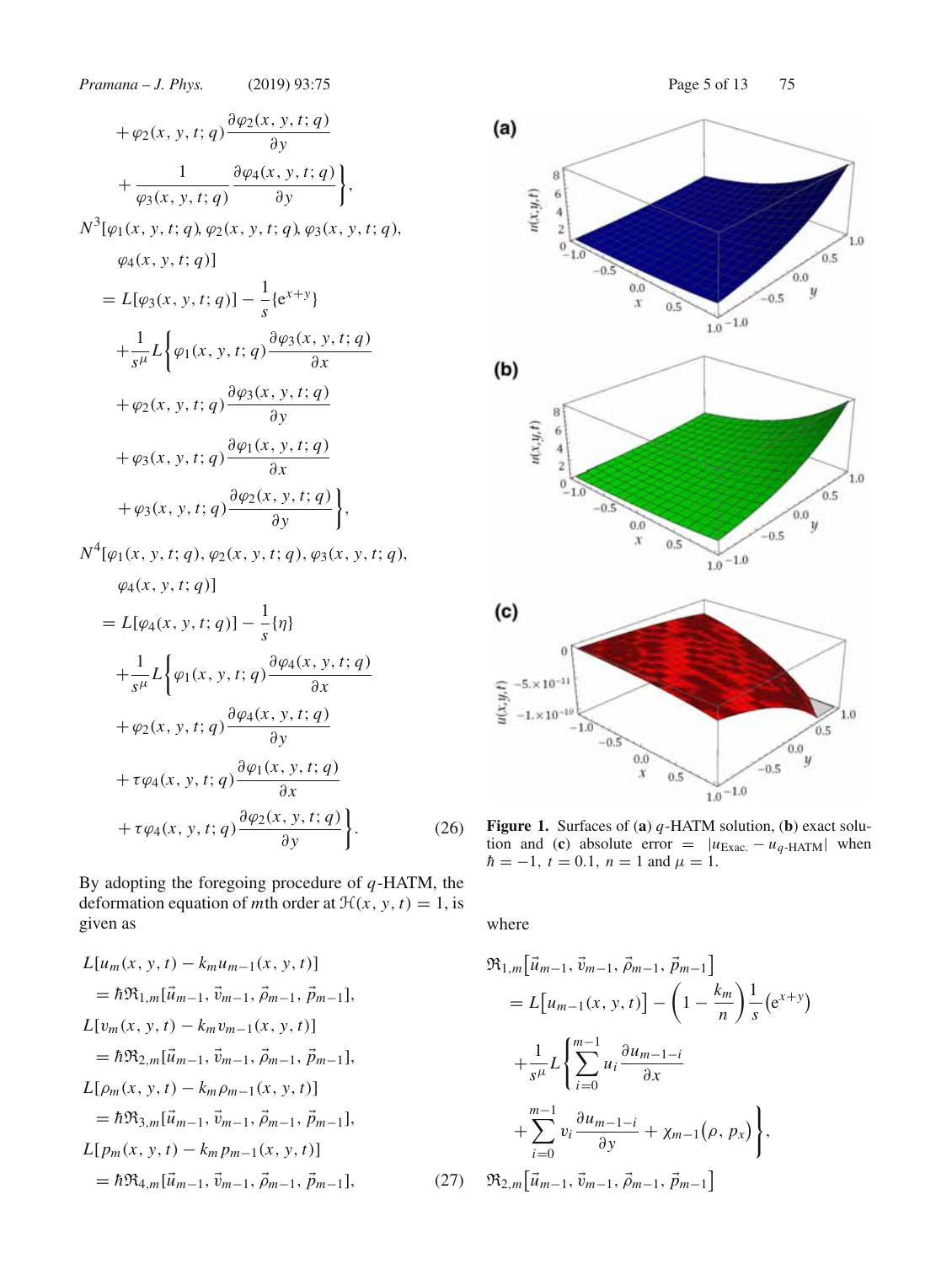

**Figure 2.** Nature of (**a**) *q*-HATM solution, (**b**) exact solution and (**c**) absolute error =  $|v_{\text{Exac.}} - v_{q\text{-HATM}}|$  when  $t = 0.1$ ,  $\hbar = -1$ ,  $n = 1$  and  $\mu = 1$ .

$$
= L[v_{m-1}(x, y, t)] + \left(1 - \frac{k_m}{n}\right) \frac{1}{s} (1 + e^{x+y})
$$
  
+ 
$$
\frac{1}{s^{\mu}} L\left\{\sum_{i=0}^{m-1} u_i \frac{\partial v_{m-1-i}}{\partial x} + \sum_{i=0}^{m-1} v_i \frac{\partial v_{m-1-i}}{\partial y} + \psi_{m-1}(\rho, p_y)\right\},\newline
$$
  

$$
\Re_{3,m}[\vec{u}_{m-1}, \vec{v}_{m-1}, \vec{\rho}_{m-1}, \vec{p}_{m-1}]
$$
  
= 
$$
L[\rho_{m-1}(x, y, t)] - \left(1 - \frac{k_m}{n}\right) \frac{1}{s} (e^{x+y})
$$

75 Page 6 of 13 *Pramana – J. Phys.* (2019) 93:75



**Figure 3.** Behaviour of (**a**) *q*-HATM solution, (**b**) exact solution and (**c**) absolute error =  $|\rho_{\text{Exact}} - \rho_q\text{-HATM}|$  when  $\hbar = -1$ ,  $n = 1$ ,  $t = 0.1$  and  $\mu = 1$ .

$$
+\frac{1}{s^{\mu}}L\left\{\sum_{i=0}^{m-1}u_{i}\frac{\partial \rho_{m-1-i}}{\partial x} + \sum_{i=0}^{m-1}v_{i}\frac{\partial \rho_{m-1-i}}{\partial y} + \sum_{i=0}^{m-1}\rho_{i}\frac{\partial u_{m-1-i}}{\partial x} + \sum_{i=0}^{m-1}\rho_{i}\frac{\partial v_{m-1-i}}{\partial y}\right\},\newline
$$
  
\n
$$
\Re_{4,m}[\vec{u}_{m-1}, \vec{v}_{m-1}, \vec{\rho}_{m-1}, \vec{p}_{m-1}]
$$
  
\n
$$
=L[p_{m-1}(x, y, t)] - \left(1 - \frac{k_{m}}{n}\right)\frac{1}{s}(\eta)
$$
  
\n
$$
+\frac{1}{s^{\mu}}L\left\{\sum_{i=0}^{m-1}u_{i}\frac{\partial p_{m-1-i}}{\partial x} + \sum_{i=0}^{m-1}v_{i}\frac{\partial p_{m-1-i}}{\partial y}\right\}
$$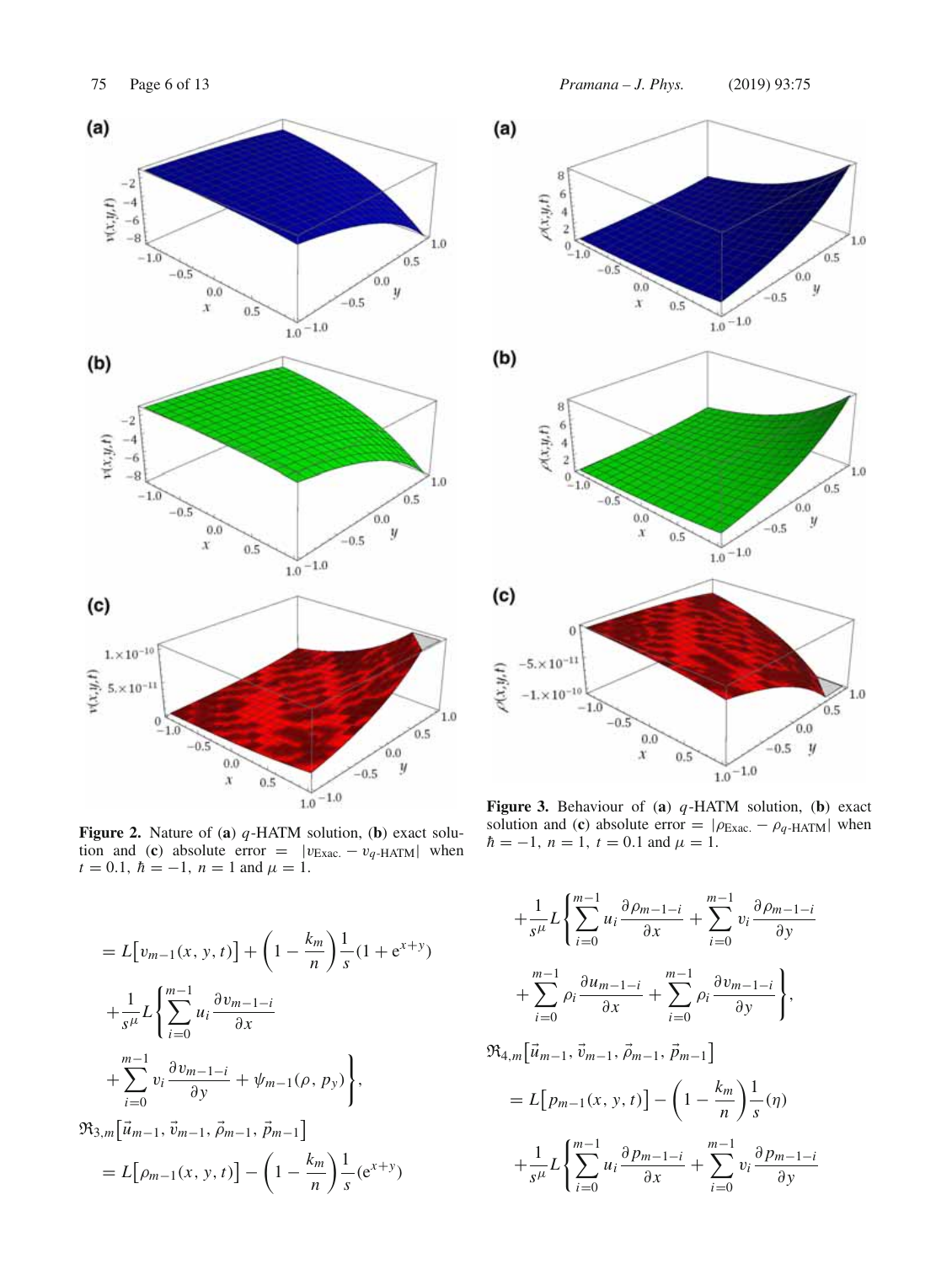

**Figure 4.** Nature of (**a**) *q*-HATM solution, (**b**) exact solution and (**c**) absolute error =  $|p_{\text{Exact}} - p_q$ -HATM| when  $t = 0.1$ ,  $\hbar = -1$ ,  $n = 1$  and  $\mu = 1$ .

$$
+\tau \sum_{i=0}^{m-1} p_i \frac{\partial u_{m-1-i}}{\partial x} + \tau \sum_{i=0}^{m-1} p_i \frac{\partial v_{m-1-i}}{\partial y} \bigg\}, \quad (28)
$$

where

$$
\chi_{m-1}(\rho, p_x) = \frac{1}{\rho_0} \frac{\partial p_0}{\partial x} + \frac{1}{(\rho_0)^2} \left( \rho_0 \frac{\partial p_1}{\partial x} - \rho_1 \frac{\partial p_0}{\partial x} \right) + \cdots
$$

and

$$
\psi_{m-1}(\rho, p_y) = \frac{1}{\rho_0} \frac{\partial p_0}{\partial y} + \frac{1}{(\rho_0)^2} \left( \rho_0 \frac{\partial p_1}{\partial y} - \rho_1 \frac{\partial p_0}{\partial y} \right) + \cdots
$$



**Figure 5.** Surface of *q*-HATM solution for the system of equations describing the unsteady flow of a polytropic gas when  $\hbar = -1$ ,  $t = 0.1$ ,  $n = 1$  and  $\mu = 1$ .

By applying inverse LT on both sides of system  $(27)$ , we get

$$
u_m(x, y, t) = k_m u_{m-1}(x, y, t)
$$
  
+  $\hbar L^{-1} \{\mathfrak{R}_{1,m}[\vec{u}_{m-1}, \vec{v}_{m-1}, \vec{\rho}_{m-1}, \vec{p}_{m-1}]\},$   

$$
v_m(x, y, t) = k_m v_{m-1}(x, y, t)
$$
  
+  $\hbar L^{-1} \{\mathfrak{R}_{2,m}[\vec{u}_{m-1}, \vec{v}_{m-1}, \vec{\rho}_{m-1}, \vec{p}_{m-1}]\},$   

$$
\rho_m(x, y, t) = k_m \rho_{m-1}(x, y, t)
$$
  
+  $\hbar L^{-1} \{\mathfrak{R}_{3,m}[\vec{u}_{m-1}, \vec{v}_{m-1}, \vec{\rho}_{m-1}, \vec{p}_{m-1}]\},$   

$$
p_m(x, y, t) = k_m p_{m-1}(x, y, t)
$$
  
+  $\hbar L^{-1} \{\mathfrak{R}_{3,m}[\vec{u}_{m-1}, \vec{v}_{m-1}, \vec{\rho}_{m-1}, \vec{p}_{m-1}]\}.$  (29)

On solving the forgoing system of equations systematically, we obtain

 $u_0(x, y, t) = e^{x+y}$ ,  $v_0(x, y, t) = -1 - e^{x+y}$ ,  $\rho_0(x, y, t) = e^{x+y}$ ,  $p_0(x, y, t) = \eta$ ,  $u_1(x, y, t) = \frac{-\hbar e^{x+y} t^{\mu}}{\Gamma[\mu + 1]},$  $v_1(x, y, t) = \frac{\hbar e^{x+y} t^{\mu}}{\Gamma[\mu + 1]},$  $\rho_1(x, y, t) = \frac{-\hbar e^{x+y} t^{\mu}}{\Gamma[\mu + 1]},$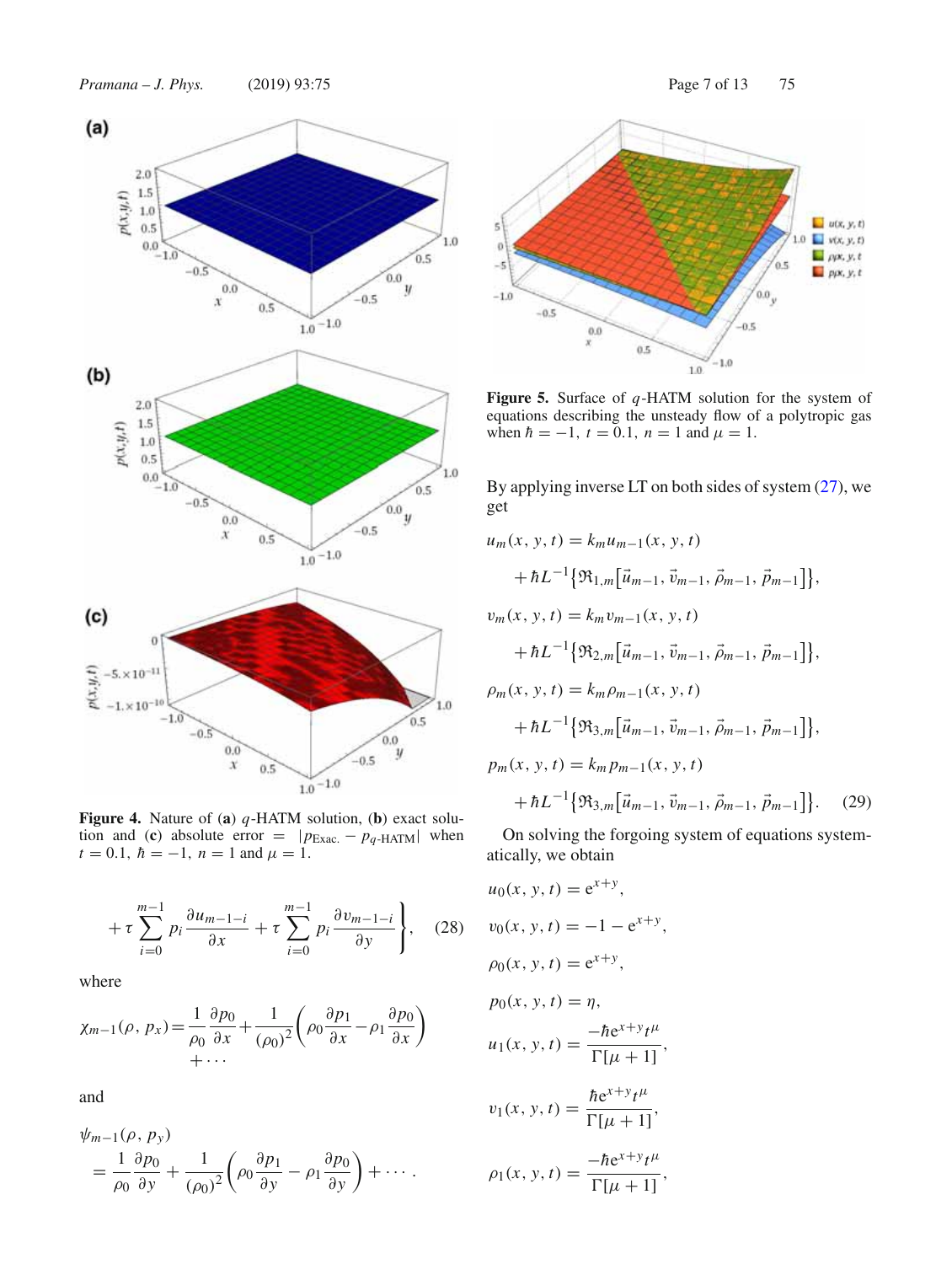$(a)$ <sub>1.50</sub>

1.45

 $\mu = 1$ 

 $\mu = 0.75$ 





**Figure 6.** Plot of the *q*-HATM solution: (a)  $u(x, y, t)$ , (**b**)  $v(x, y, t)$ , (**c**)  $\rho(x, y, t)$  and (**d**)  $p(x, y, t)$  with respect to *t* when  $\hbar = -1$ ,  $n = 1$ ,  $x = 0.1$  and  $y = 0.1$  with diverse  $\mu$ .

**Figure 7.** The  $\hbar$ -curves drawn for (**a**)  $u(x, y, t)$ ,<br>(**b**)  $v(x, y, t)$ , (**c**)  $\rho(x, y, t)$  and (**d**)  $p(x, y, t)$  with diverse  $\mu$  when  $n = 1$ ,  $t = 0.01$ ,  $x = 0.1$  and  $y = 0.1$ .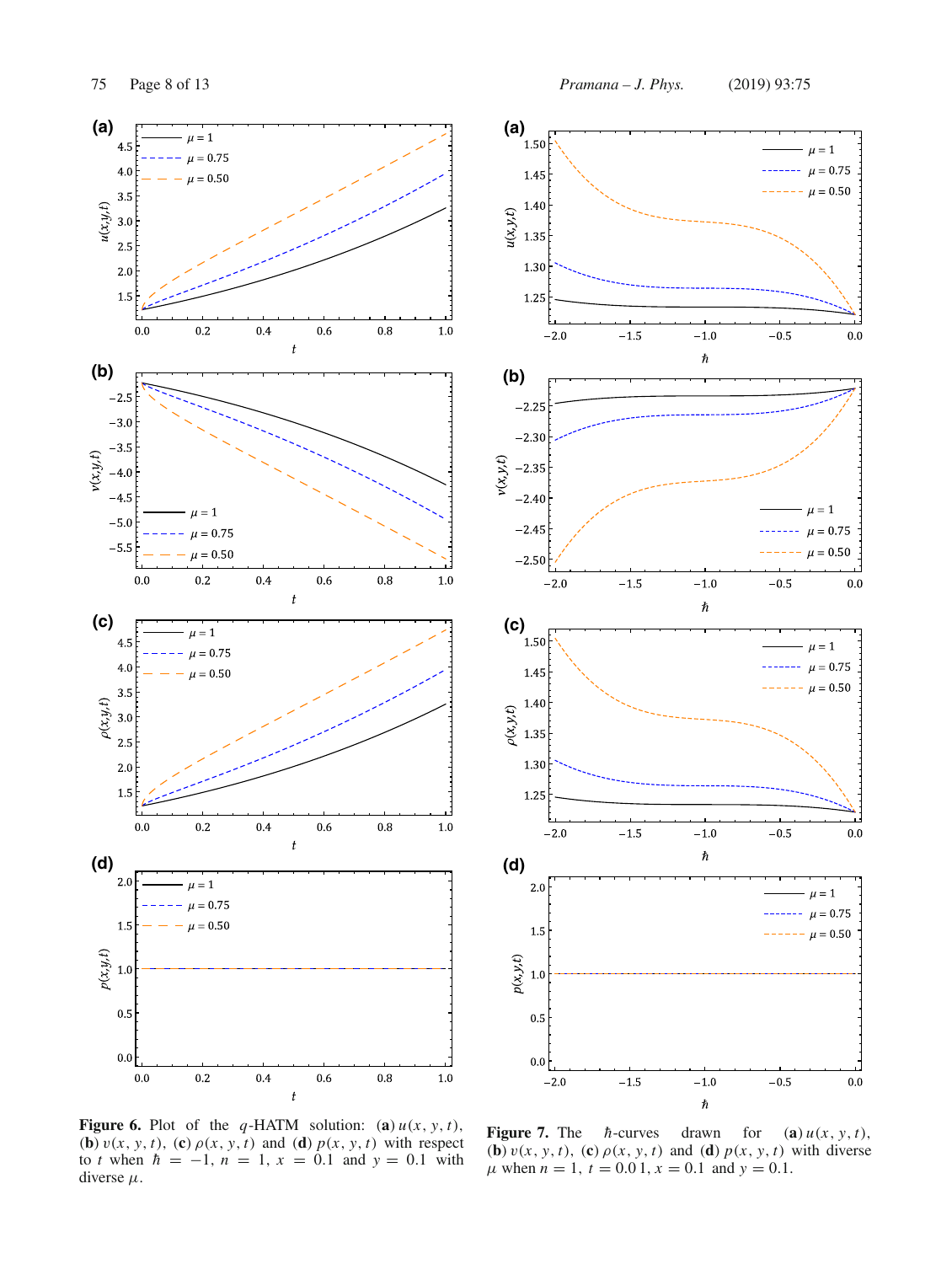

**Figure 8.** Behaviour of the obtained solution for (**a**)  $u(x, y, t)$ , (**b**)  $v(x, y, t)$ , (**c**)  $\rho(x, y, t)$  and (**d**)  $p(x, y, t)$ with diverse *h* when  $n = 1$ ,  $\mu = 1$ ,  $x = 0.1$  and  $y = 0.1$ .

$$
p_1(x, y, t) = 0,
$$
  
\n
$$
u_2(x, y, t) = \frac{-(n + h)he^{x+y}t^{\mu}}{\Gamma[\mu + 1]} + \frac{h^2e^{x+y}t^{2\mu}}{\Gamma[2\mu + 1]},
$$
  
\n
$$
v_2(x, y, t) = \frac{(n + h)he^{x+y}t^{\mu}}{\Gamma[\mu + 1]} + \frac{h^2e^{x+y}t^{2\mu}}{\Gamma[2\mu + 1]},
$$
  
\n
$$
\rho_2(x, y, t) = \frac{-(n + h)he^{x+y}t^{\mu}}{\Gamma[\mu + 1]} + \frac{h^2e^{x+y}t^{2\mu}}{\Gamma[2\mu + 1]},
$$
  
\n
$$
p_2(x, y, t) = 0,
$$
  
\n
$$
u_3(x, y, t) = \frac{-(n + h)^2he^{x+y}t^{\mu}}{\Gamma[\mu + 1]} - \frac{h^3e^{x+y}t^{3\mu}}{\Gamma[3\mu + 1]},
$$
  
\n
$$
v_3(x, y, t) = \frac{(n + h)^2he^{x+y}t^{\mu}}{\Gamma[\mu + 1]} - \frac{(n + h)h^2e^{x+y}t^{2\mu}}{\Gamma[2\mu + 1]} + \frac{h^3e^{x+y}t^{3\mu}}{\Gamma[3\mu + 1]},
$$
  
\n
$$
\rho_3(x, y, t) = \frac{-(n + h)^2he^{x+y}t^{\mu}}{\Gamma[\mu + 1]}
$$
  
\n
$$
+ \frac{(n + h)h^2e^{x+y}t^{2\mu}}{\Gamma[2\mu + 1]} - \frac{h^3e^{x+y}t^{3\mu}}{\Gamma[3\mu + 1]},
$$
  
\n
$$
p_3(x, y, t) = 0,
$$
  
\n
$$
u_4(x, y, t) = \frac{-(n + h)^3he^{x+y}t^{\mu}}{\Gamma[\mu + 1]}
$$
  
\n
$$
+ \frac{(n + h)^2h^2e^{x+y}t^{2\mu}}{\Gamma[2\mu + 1]} - \frac{h^4e^{x+y}t^{4\mu}}{\Gamma[3\mu + 1]},
$$
  
\n
$$
v_4(x, y, t) = \frac{(n + h)^3he^{x+y}t^{\mu}}{\Gamma[\mu +
$$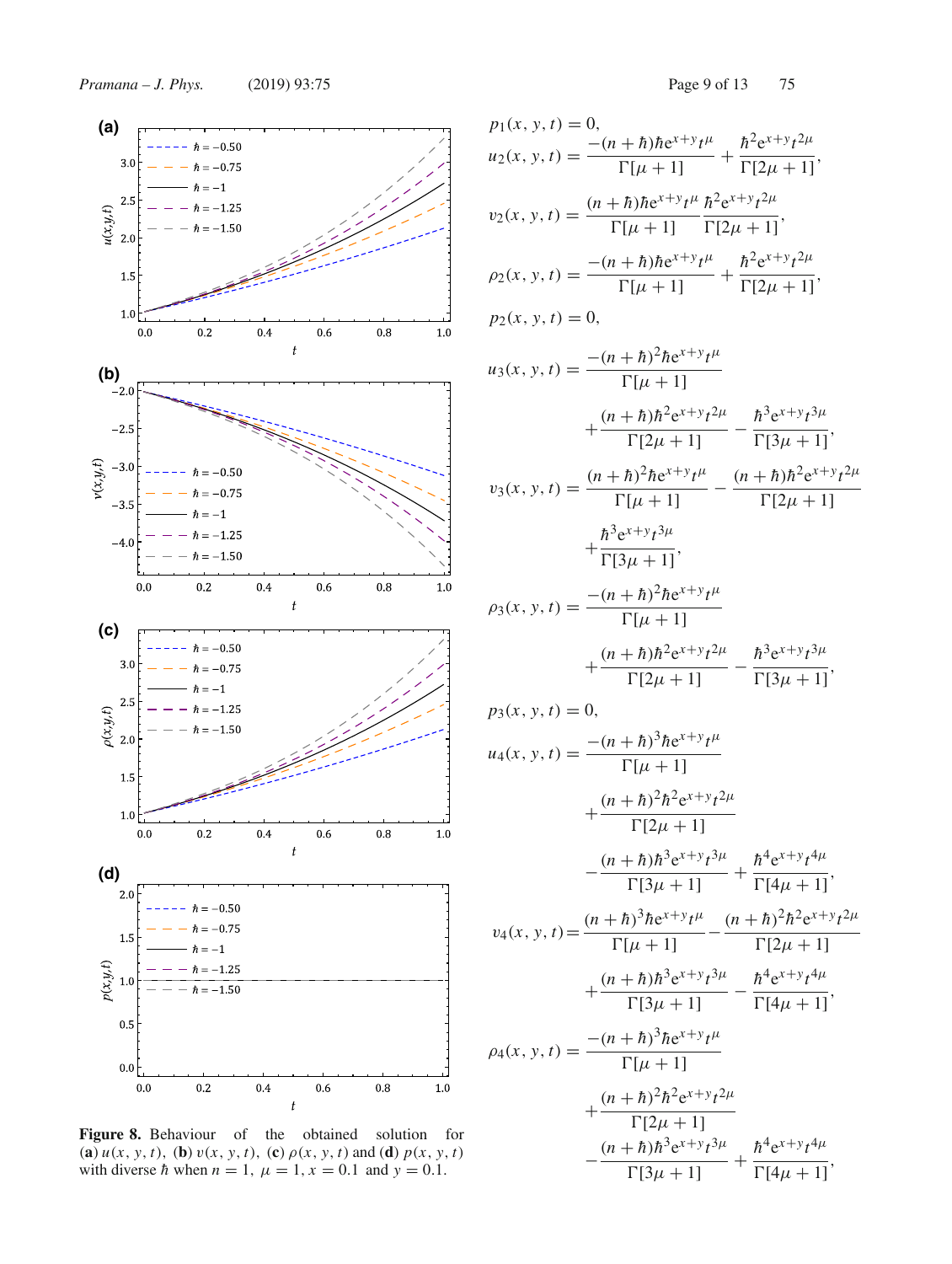| $\mathcal{X}$ | t            | $ u_{\text{Exac.}} - u_q$ -HATM | $ v_{\text{Exac.}} - v_{q\text{-HATM}} $ | $ \rho_{\text{Exac.}} - \rho_q\text{-HATM} $ | $ p_{\text{Exac.}} - p_q$ -HATM |
|---------------|--------------|---------------------------------|------------------------------------------|----------------------------------------------|---------------------------------|
| 00.2          | 0.2          | $8.64762 \times 10^{-9}$        | $8.64762 \times 10^{-9}$                 | $8.64762 \times 10^{-9}$                     | $\boldsymbol{0}$                |
|               | 0.4          | $1.05622 \times 10^{-8}$        | $1.05622 \times 10^{-8}$                 | $1.05622 \times 10^{-8}$                     |                                 |
|               | 0.6          | $1.29007 \times 10^{-8}$        | $1.29007 \times 10^{-8}$                 | $1.29007 \times 10^{-8}$                     |                                 |
|               | 0.8          | $1.57570 \times 10^{-8}$        | $1.57570 \times 10^{-8}$                 | $1.57570 \times 10^{-8}$                     |                                 |
|               | 1            | $1.92456 \times 10^{-8}$        | $1.92456 \times 10^{-8}$                 | $1.92456 \times 10^{-8}$                     |                                 |
| 0.4           | 0.2          | $1.13576 \times 10^{-6}$        | $1.13576 \times 10^{-6}$                 | $1.13576 \times 10^{-6}$                     |                                 |
|               | 0.4          | $1.38723 \times 10^{-6}$        | $1.38723 \times 10^{-6}$                 | $1.38723 \times 10^{-6}$                     |                                 |
|               | 0.6          | $1.69436 \times 10^{-6}$        | $1.69436 \times 10^{-6}$                 | $1.69436 \times 10^{-6}$                     |                                 |
|               | $0.8\,$      | $2.06950 \times 10^{-6}$        | $2.06950 \times 10^{-6}$                 | $2.06950 \times 10^{-6}$                     |                                 |
|               | $\mathbf{1}$ | $2.52769 \times 10^{-6}$        | $2.52769 \times 10^{-6}$                 | $2.52769 \times 10^{-6}$                     |                                 |
| 0.6           | 0.2          | $1.99220 \times 10^{-5}$        | $1.99220 \times 10^{-5}$                 | $1.99220 \times 10^{-5}$                     |                                 |
|               | 0.4          | $2.43328 \times 10^{-5}$        | $2.43328 \times 10^{-5}$                 | $2.43328 \times 10^{-5}$                     |                                 |
|               | 0.6          | $2.97201 \times 10^{-5}$        | $2.97201 \times 10^{-5}$                 | $2.97201 \times 10^{-5}$                     |                                 |
|               | 0.8          | $3.63002 \times 10^{-5}$        | $3.63002 \times 10^{-5}$                 | $3.63002 \times 10^{-5}$                     |                                 |
|               | $\mathbf{1}$ | $4.43372 \times 10^{-5}$        | $4.43372 \times 10^{-5}$                 | $4.43372 \times 10^{-5}$                     |                                 |
| 0.8           | 0.2          | $1.53301 \times 10^{-4}$        | $1.53301 \times 10^{-4}$                 | $1.53301 \times 10^{-4}$                     |                                 |
|               | 0.4          | $1.87240 \times 10^{-4}$        | $1.87240 \times 10^{-4}$                 | $1.87240 \times 10^{-4}$                     |                                 |
|               | 0.6          | $2.28696 \times 10^{-4}$        | $2.28696 \times 10^{-4}$                 | $2.28696 \times 10^{-4}$                     |                                 |
|               | 0.8          | $2.79330 \times 10^{-4}$        | $2.79330 \times 10^{-4}$                 | $2.79330 \times 10^{-4}$                     |                                 |
|               | 1            | $3.41174 \times 10^{-4}$        | $3.41174 \times 10^{-4}$                 | $3.41174 \times 10^{-4}$                     |                                 |
| $\mathbf{1}$  | 0.2          | $7.51252 \times 10^{-4}$        | $7.51252 \times 10^{-4}$                 | $7.51252 \times 10^{-4}$                     |                                 |
|               | 0.4          | $9.17582 \times 10^{-4}$        | $9.17582 \times 10^{-4}$                 | $9.17582 \times 10^{-4}$                     |                                 |
|               | 0.6          | $1.12074 \times 10^{-3}$        | $1.12074 \times 10^{-3}$                 | $1.12074 \times 10^{-3}$                     |                                 |
|               | 0.8          | $1.36887 \times 10^{-3}$        | $1.36887 \times 10^{-3}$                 | $1.36887 \times 10^{-3}$                     |                                 |
|               | $\mathbf{1}$ | $1.67194 \times 10^{-3}$        | $1.67194 \times 10^{-3}$                 | $1.67194 \times 10^{-3}$                     |                                 |

**Table 1.** Error analysis of the obtained solution for the proposed problem with distinct *x* and *t* when  $h = -1, n = 1, y = 1$  and  $\mu = 1$ .

$$
p_{4}(x, y, t) = 0,
$$
  
\n
$$
u_{5}(x, y, t) = \frac{-(n+h)^{4} \hbar e^{x+y} t^{\mu}}{\Gamma[\mu + 1]}
$$
  
\n
$$
+ \frac{(n+h)^{3} \hbar^{2} e^{x+y} t^{2\mu}}{\Gamma[2\mu + 1]}
$$
  
\n
$$
- \frac{(n+h)^{2} \hbar^{3} e^{x+y} t^{3\mu}}{\Gamma[3\mu + 1]}
$$
  
\n
$$
+ \frac{(n+h)\hbar^{4} e^{x+y} t^{4\mu}}{\Gamma[4\mu + 1]} - \frac{\hbar^{5} e^{x+y} t^{5\mu}}{\Gamma[5\mu + 1]},
$$
  
\n
$$
v_{5}(x, y, t) = \frac{(n+h)^{4} \hbar e^{x+y} t^{\mu}}{\Gamma[\mu + 1]}
$$
  
\n
$$
- \frac{(n+h)^{3} \hbar^{2} e^{x+y} t^{2\mu}}{\Gamma[2\mu + 1]}
$$
  
\n
$$
+ \frac{(n+h)^{2} \hbar^{3} e^{x+y} t^{3\mu}}{\Gamma[3\mu + 1]}
$$
  
\n
$$
- \frac{(n+h)\hbar^{4} e^{x+y} t^{4\mu}}{\Gamma[4\mu + 1]} + \frac{\hbar^{5} e^{x+y} t^{5\mu}}{\Gamma[5\mu + 1]},
$$

$$
\rho_5(x, y, t) = \frac{-(n+h)^4 \hbar e^{x+y} t^{\mu}}{\Gamma[\mu + 1]}
$$
  
+ 
$$
\frac{(n+h)^3 \hbar^2 e^{x+y} t^{2\mu}}{\Gamma[2\mu + 1]}
$$
  
- 
$$
\frac{(n+h)^2 \hbar^3 e^{x+y} t^{3\mu}}{\Gamma[3\mu + 1]}
$$
  
+ 
$$
\frac{(n+h)\hbar^4 e^{x+y} t^{4\mu}}{\Gamma[4\mu + 1]} - \frac{\hbar^5 e^{x+y} t^{5\mu}}{\Gamma[5\mu + 1]}
$$
  

$$
p_5(x, y, t) = 0,
$$
  

$$
\vdots
$$

Similarly, we can get the rest of the term. Then, the *q*-HATM series solution of system (23) is given by

,

$$
u(x, y, t) = u_0(x, y, t)
$$
  
+ 
$$
\sum_{m=1}^{\infty} u_m(x, y, t) \left(\frac{1}{n}\right)^m,
$$
  

$$
v(x, y, t) = v_0(x, y, t)
$$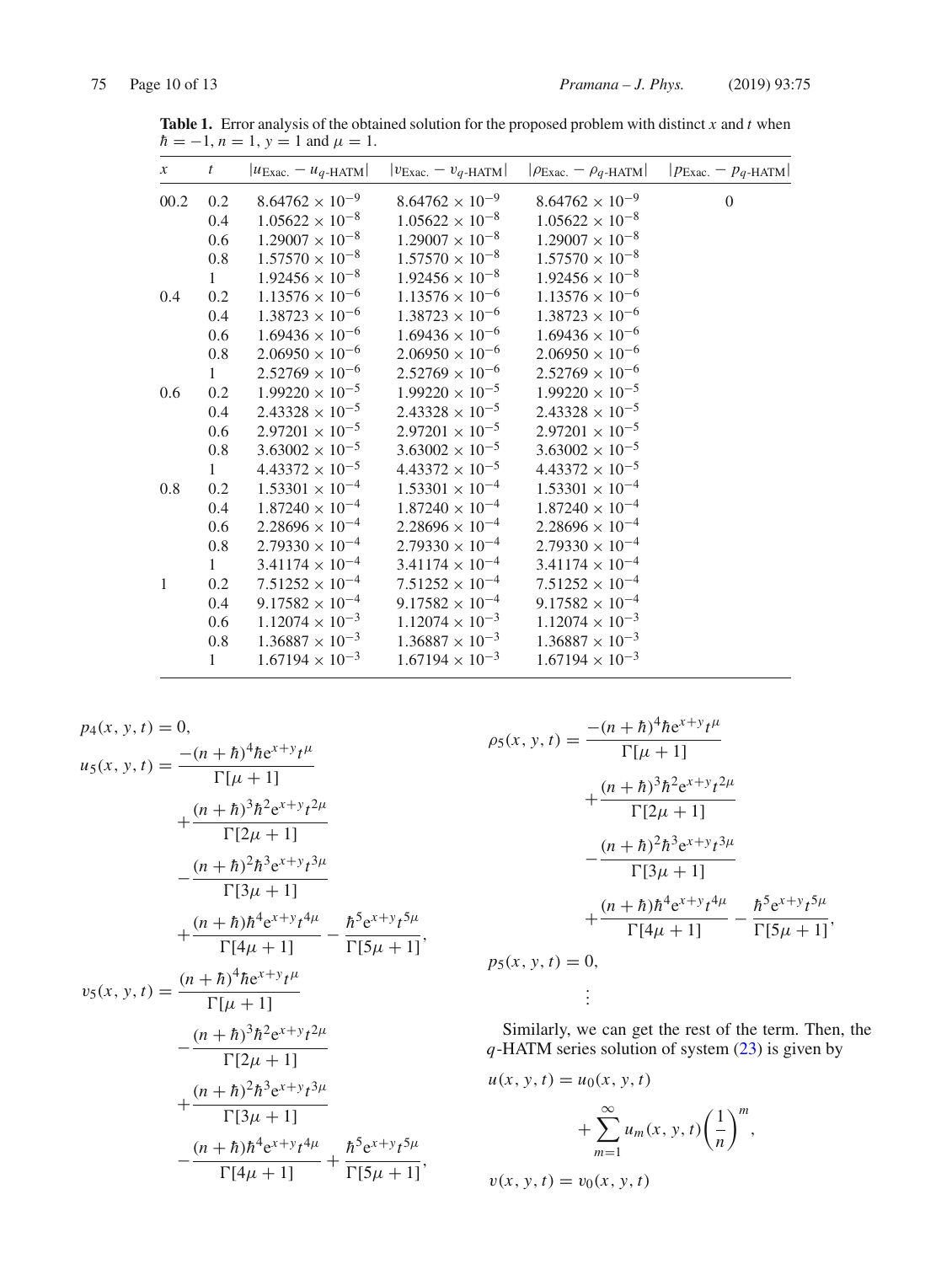| $\mathcal{X}$ | t            | $ u_{\text{Exac.}} - u_{q\text{-HATM}}^{(3)} $ | $ u_{\text{Exac.}} - u_{q\text{-HATM}}^{(4)} $ | $ u_{\text{Exac.}} - u_{q\text{-HATM}}^{(5)} $ | $ u_{\text{Exac.}} - u_{q\text{-HATM}}^{(6)} $ |
|---------------|--------------|------------------------------------------------|------------------------------------------------|------------------------------------------------|------------------------------------------------|
| 0.25          | 0.25         | $5.97721 \times 10^{-4}$                       | $2.96316 \times 10^{-5}$                       | $1.22715 \times 10^{-6}$                       | $4.36271 \times 10^{-8}$                       |
|               | 0.50         | $7.67489 \times 10^{-4}$                       | $3.80478 \times 10^{-5}$                       | $1.57569 \times 10^{-6}$                       | $5.60183 \times 10^{-8}$                       |
|               | 0.75         | $9.85476 \times 10^{-4}$                       | $4.88543 \times 10^{-5}$                       | $2.02322 \times 10^{-6}$                       | $7.19289 \times 10^{-8}$                       |
|               | 1            | $1.26538 \times 10^{-3}$                       | $6.27302 \times 10^{-5}$                       | $2.59787 \times 10^{-6}$                       | $9.23586 \times 10^{-8}$                       |
| 0.50          | 0.25         | $1.00799 \times 10^{-2}$                       | $9.90457 \times 10^{-4}$                       | $8.15136 \times 10^{-5}$                       | $5.76830 \times 10^{-6}$                       |
|               | 0.50         | $1.29428 \times 10^{-2}$                       | $1.27177 \times 10^{-3}$                       | $1.04666 \times 10^{-4}$                       | $7.40664 \times 10^{-6}$                       |
|               | 0.75         | $1.66189 \times 10^{-2}$                       | $1.63299 \times 10^{-3}$                       | $1.34393 \times 10^{-4}$                       | $9.51031 \times 10^{-6}$                       |
|               | 1            | $2.13391 \times 10^{-2}$                       | $2.09680 \times 10^{-3}$                       | $1.72564 \times 10^{-4}$                       | $1.22115 \times 10^{-5}$                       |
| 0.75          | 0.25         | $5.38822 \times 10^{-2}$                       | $7.86696 \times 10^{-3}$                       | $9.64674 \times 10^{-4}$                       | $1.01888 \times 10^{-4}$                       |
|               | 0.50         | $6.91861 \times 10^{-2}$                       | $1.01014 \times 10^{-2}$                       | $1.23867 \times 10^{-3}$                       | $1.30827 \times 10^{-4}$                       |
|               | 0.75         | $8.88368 \times 10^{-2}$                       | $1.29704 \times 10^{-2}$                       | $1.59048 \times 10^{-3}$                       | $1.67985 \times 10^{-4}$                       |
|               | $\mathbf{1}$ | $1.14069 \times 10^{-1}$                       | $1.66544 \times 10^{-2}$                       | $2.04222 \times 10^{-3}$                       | $2.15697 \times 10^{-4}$                       |
|               | 0.25         | $1.80155 \times 10^{-1}$                       | $3.47237 \times 10^{-2}$                       | $5.63747 \times 10^{-3}$                       | $7.89770 \times 10^{-4}$                       |
|               | 0.50         | $2.31323 \times 10^{-1}$                       | $4.45861 \times 10^{-2}$                       | $7.23865 \times 10^{-3}$                       | $1.01408 \times 10^{-3}$                       |
|               | 0.75         | $2.97025 \times 10^{-1}$                       | $5.72496 \times 10^{-2}$                       | $9.29461 \times 10^{-3}$                       | $1.30211 \times 10^{-3}$                       |
|               | $\mathbf{1}$ | $3.81387 \times 10^{-1}$                       | $7.35101 \times 10^{-2}$                       | $1.19345 \times 10^{-2}$                       | $1.67194 \times 10^{-3}$                       |

**Table 2.** Numerical simulation between the consecutive iterations of *q*-HATM solutions with distinct *x* and *t* when  $\hbar = -1$ ,  $n = 1$ ,  $y = 1$  and  $\mu = 1$ .

$$
+\sum_{m=1}^{\infty}v_m(x, y, t)\left(\frac{1}{n}\right)^m,
$$

 $\rho(x, y, t) = \rho_0(x, y, t)$ 

$$
+\sum_{m=1}^{\infty}\rho_m(x, y, t)\left(\frac{1}{n}\right)^m,
$$

$$
p(x, y, t) = p_0(x, y, t) + \sum_{m=1}^{\infty} p_m(x, y, t) \left(\frac{1}{n}\right)^m.
$$
 (30)

If we set  $\mu = 1$ ,  $\hbar = -1$ ,  $n = 1$  and  $N \rightarrow \infty$  then the obtained solution

$$
\sum_{m=0}^{N} u_m(x, y, t) \left(\frac{1}{n}\right)^m,
$$
  

$$
\sum_{m=0}^{N} v_m(x, y, t) \left(\frac{1}{n}\right)^m,
$$
  

$$
\sum_{m=1}^{N} \rho_m(x, y, t) \left(\frac{1}{n}\right)^m
$$

and

$$
\sum_{m=1}^N p_m(x, y, t) \left(\frac{1}{n}\right)^m,
$$

respectively, converges to the exact solution

 $u(x, y, t) = e^{x+y+t}$ ,  $v(x, y, t) = -1 - e^{x+y+t}$  $\rho(x, y, t) = e^{x+y+t}$ ,  $p(x, y, t) = \eta$ .

# **5. Numerical results and discussion**

Here, we present the numerical simulation of the obtained solution for four systems of differential equations describing the unsteady flow of a polytropic gas having an arbitrary order. In the present investigation, we find the sixth order *q*-HATM solution. The behaviour of the *q*-HATM solution, exact solution and absolute error for each case are presented in figures 1–4. The surface of the obtained solution for four systems of equation is captured in figure 5. In figure 6, the response of the *q*-HATM solution for the diverse fractional Brownian motion and the standard motion is presented for four different cases. The *h*-curves are plotted in figure 7 for velocity  $(u, v)$ , density  $(\rho)$  and pressure  $(p)$  components which help us to control the convergence region of the obtained series solution. The behaviour of the  $q$ -HATM solution for diverse values of  $h$  are cited in figure 8 which helps us to understand the effect of the homotopy parameter considered in the future technique.

Moreover, numerical evaluation has been conducted to ensure that the proposed scheme is efficient and accurate. In table 1, we show the numerical study in terms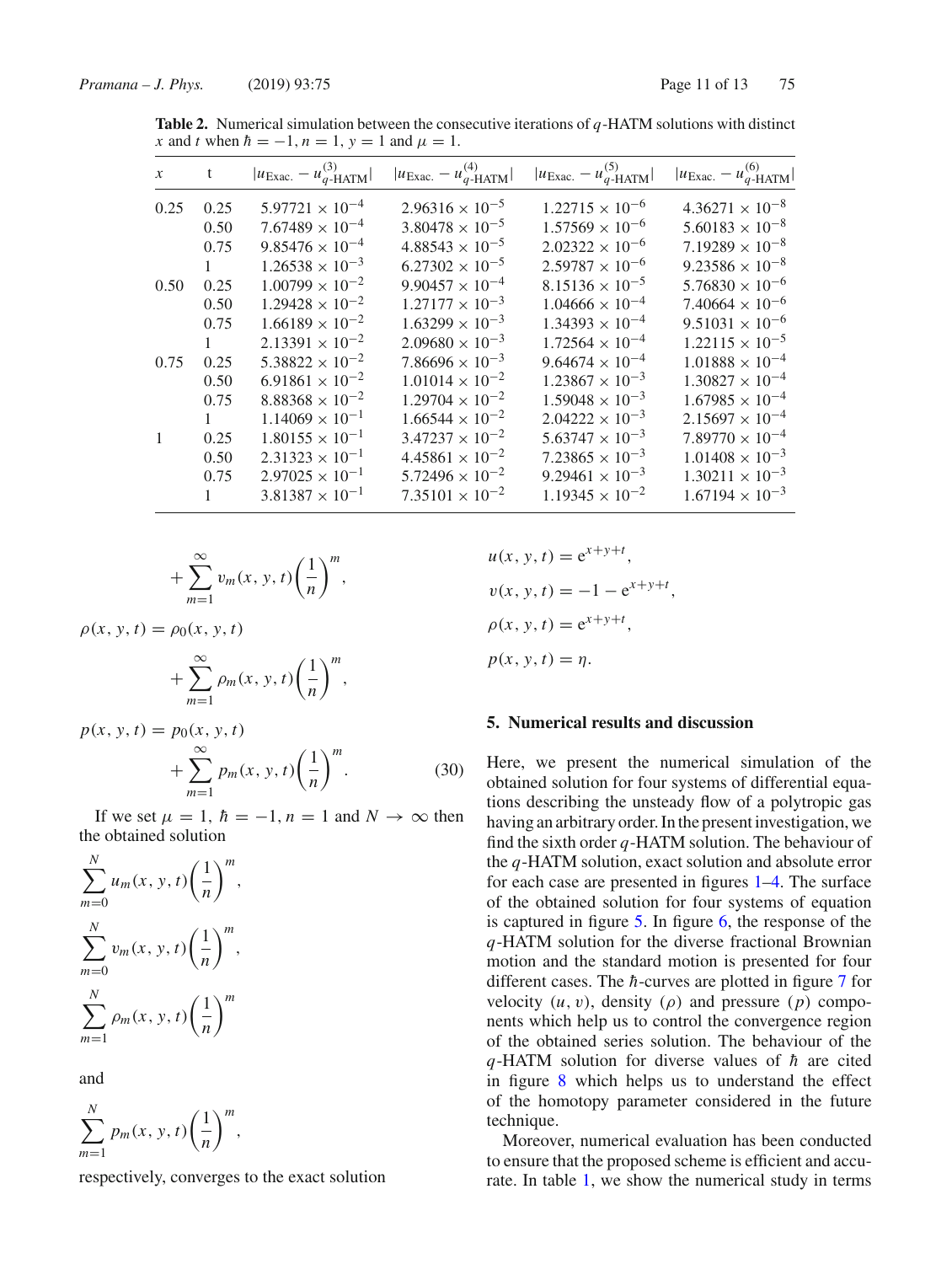of the absolute error for components of velocity, density and pressure. The comparison of the consecutive iterations with diverse values of *x* and *t* is presented in table 2. It is clear from table 2 that as the number of iterations increases, the obtained solution gets closer to the exact solution.

# **6. Conclusion**

In the present framework, we find the approximated analytical solution for a system of equations describing the flow of a polytropic gas with the aid of *q*-HATM. The numerical simulation has been presented in terms of plots and tables. The main advantage of the method is that it solves nonlinear differential equations directly without linearisation, discretisation and perturbation. From the obtained results we can see that the future technique gives a straightforward solution procedure and it is simple to find out the accurate region of  $\hbar$ to obtain a series solution which converges by means of the so-called  $\hbar$ -curves. The outcomes expose that the results achieved with the aid of *q*-HATM are more general and contain the results of many traditional techniques as a particular case ( $\hbar = 1$  and  $n = 1$ ). Finally, we can conclude that the proposed technique is highly methodical and more accurate, and it can be used to study nonlinear problems arising in complex phenomena.

## **References**

- [1] A Singh, S Das, S H Ong and H Jafari, *J. Comput. Nonlinear Dyn.* **14**(**4**), 041003 (2019)
- [2] M Badr, A Yazdani and H Jafari, *Numer. Methods Partial Differ. Equ.* **34**, 1459 (2018)
- [3] D G Prakasha, P Veeresha and H M Baskonus, *Fractal Fract.* **3**(**1**), (2019), https://doi.org/10.3390/ fractalfract3010009
- [4] S S Roshan, H Jafari and D Baleanu, *Math. Methods Appl. Sci.* **41**, 9134 (2018)
- [5] R W Ibrahim, H Jafari, H A Jalab and S B Hadid, *Adv. Differ. Equ.* (2019), https://doi.org/10. 1186/s13662-019-2033-4
- [6] P Veeresha, D G Prakasha and D Baleanu, *Mathematics* **7**(**3**), (2019), https://doi.org/10.3390/math7030265
- [7] M A Firoozjaee, H Jafari, A Lia and D Baleanu, *J. Comput. Appl. Math.* **339**, 367 (2018)
- [8] H Jafari and S Seifi, *Commun. Nonlinear Sci.* **14**, 2006 (2009)
- [9] A Prakash, P Veeresha, D G Prakasha and M Goyal, *Pramana – J. Phys.* **93**: 6 (2019), https://doi.org/10.1007/ s12043-019-1763-x
- [10] T A Sulaiman, H M Baskonus and H Bulut, *Pramana – J. Phys.* **91**: 58 (2018), https://doi.org/10.1007/ s12043-018-1635-9
- [11] M Caputo, *Elasticita Dissipazione* (Zanichelli, Bologna, 1969)
- [12] K S Miller and B Ross, *An introduction to fractional calculus and fractional differential equations* (A Wiley, New York, 1993)
- [13] I Podlubny,*Fractional differential equations*(Academic Press, New York, 1999)
- [14] A A Kilbas, H M Srivastava and J J Trujillo, *Theory and applications of fractional differential equations* (Elsevier, Amsterdam, 2006)
- [15] C S Drapaca and S Sivaloganathan, *J. Elast.* **107**, 105 (2012)
- [16] H Nasrolahpour, *Commun. Nonlinear Sci.* **18**, 2589 (2013)
- [17] A Deshpande and V D Gejji, *Pramana J. Phys.* **87**: 49 (2016), https://doi.org/10.1007/s12043-016-1231-9
- [18] H Bulut, T A Sulaiman and H M Baskonus, *Optik* **163**, 49 (2018)
- [19] V K Shchigolev, *Commun. Theor. Phys.* **56**(**2**), 389 (2011)
- [20] D G Prakasha, P Veeresha and H M Baskonus, *Comp. Math. Methods* **2**(**1**), (2019), https://doi.org/10.1002/ cmm4.1021
- [21] P Veeresha, D G Prakasha and H M Baskonus, *Chaos* **29**, 013119 (2019), https://doi.org/10.1063/1. 5074099
- [22] A Atangana, *Chaos Solitons Fractals* **114**, 347 (2018)
- [23] D G Prakasha, P Veeresha and M S Rawashdeh, *Math. Methods Appl. Sci.* (2019), https://doi.org/10. 1002/mma.5533
- [24] J C Dalsgard, *Lecture notes on stellar structure and evolution* (Aarhus University Press, Aarhus, 2004)
- [25] I Klebanov, A Panov, S Ivanov and O Maslova,*Commun. Nonlinear Sci.* **59**, 437 (2018)
- [26] H Moradpour and A Abri, *Int. J. Mod. Phys. D* **12**(**1**), (2016), https://doi.org/10.1142/S0218271816500140
- [27] M Matinfar and S J Nodeh, *J. Math. Ext.* **3**(**2**), 61 (2009)
- [28] M Matinfar and M Saeidy, *World Appl. Sci. J.* **9**(**9**), 980 (2010)
- [29] S J Liao, *The proposed homotopy analysis technique for the solution of nonlinear problems*, Ph.D. thesis (Shanghai Jiao Tong University, 1992)
- [30] S J Liao, *Appl. Math. Mech.* **19**, 957 (1998)
- [31] J Singh, D Kumar and R Swroop, *Alexandria Eng. J.* **55**(**2**), 1753 (2016)
- [32] A Prakash, P Veeresha, D G Prakasha and M Goyal, *Eur. Phys. J. Plus* **134**(**19**), (2019), https://doi.org/10.1140/ epjp/i2019-12411-y
- [33] H M Srivastava, D Kumar and J Singh, *Appl. Math. Model* **45**, 192 (2017)
- [34] J Singh, D Kumar, D Baleanu and S Rathore,*Appl. Math. Comput.* **335**, 12 (2018)